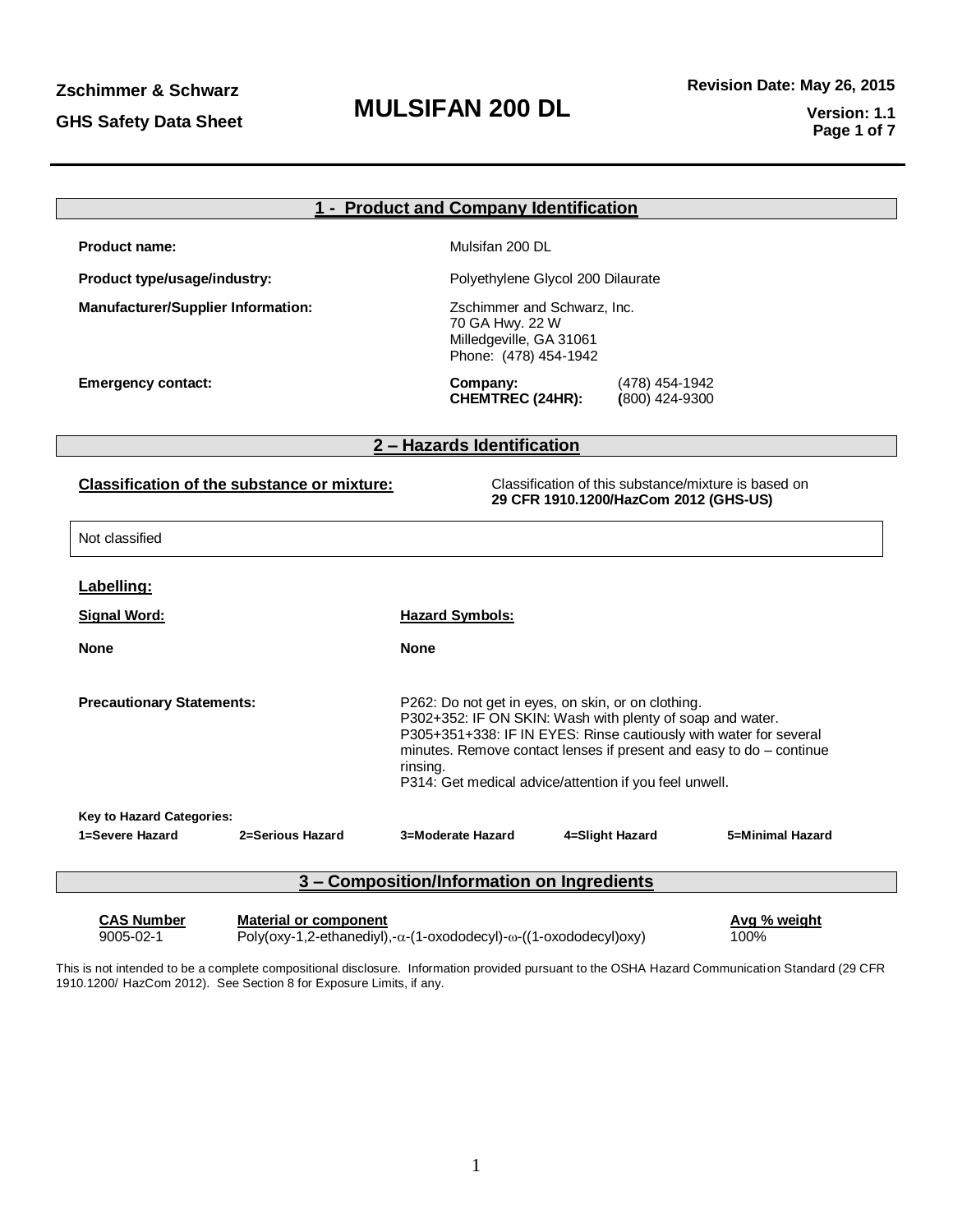| <b>4 - First Aid Measures</b>                                                                             |                                                                                                                                                                 |                                                                                                                                                                                                                                     |  |  |  |
|-----------------------------------------------------------------------------------------------------------|-----------------------------------------------------------------------------------------------------------------------------------------------------------------|-------------------------------------------------------------------------------------------------------------------------------------------------------------------------------------------------------------------------------------|--|--|--|
|                                                                                                           |                                                                                                                                                                 |                                                                                                                                                                                                                                     |  |  |  |
| Eyes:                                                                                                     | Immediately flush with gentle but large stream of water for 15 min, lifting upper and lower eyelids occasionally.<br>Get medical attention if symptoms persist. |                                                                                                                                                                                                                                     |  |  |  |
| Skin:                                                                                                     |                                                                                                                                                                 | Wash affected area with soap and water. If itching or redness develops, seek medical attention. Contaminated<br>clothing should be removed immediately and washed before reuse. Contaminated shoes should be discarded.             |  |  |  |
| Inhalation:                                                                                               |                                                                                                                                                                 | Move the person to fresh air. If breathing becomes difficult, contact a physician.                                                                                                                                                  |  |  |  |
| Ingestion:                                                                                                | medical attention if you feel unwell.                                                                                                                           | Do not induce vomiting. If large amounts were swallowed, give water to rinse mouth, give water to drink, and get                                                                                                                    |  |  |  |
|                                                                                                           |                                                                                                                                                                 | 5 - Firefighting Measures                                                                                                                                                                                                           |  |  |  |
|                                                                                                           |                                                                                                                                                                 |                                                                                                                                                                                                                                     |  |  |  |
| <b>Extinguishing Media:</b>                                                                               |                                                                                                                                                                 | Water spray, dry chemical, alcohol foam, or carbon dioxide.<br>None.                                                                                                                                                                |  |  |  |
| <b>Unsuitable Extinguishing Media:</b><br><b>Special Protective Equipment for</b><br><b>Firefighters:</b> |                                                                                                                                                                 | Self-contained breathing apparatus and protective clothing when fighting any<br>chemical fire.                                                                                                                                      |  |  |  |
|                                                                                                           | <b>Unusual Fire &amp; Explosion Hazards:</b>                                                                                                                    | In case of fire, containers may explode from internal pressure. Cool with water.<br>May emit toxic fumes of CO and CO <sub>2</sub> under fire conditions.                                                                           |  |  |  |
|                                                                                                           |                                                                                                                                                                 | 6 - Accidental Release Measures                                                                                                                                                                                                     |  |  |  |
|                                                                                                           |                                                                                                                                                                 |                                                                                                                                                                                                                                     |  |  |  |
| <b>Personal precautions:</b>                                                                              |                                                                                                                                                                 | Avoid contact with skin and eyes. Avoid breathing vapors or mists. Keep people<br>away from and upwind of spill/leak. Ensure adequate ventilation, especially in<br>confined areas.                                                 |  |  |  |
| <b>Environmental precautions:</b>                                                                         |                                                                                                                                                                 | P273: Avoid release to the environment<br>Limit leakage with earth or sand. Do not discharge into the drains/surface<br>water/groundwater. Dispose of absorbed material in accordance with local, state<br>and federal regulations. |  |  |  |
| <b>Methods for Containment/Cleaning Up:</b>                                                               |                                                                                                                                                                 | Take up with absorbent material (e.g. vermiculite, general purpose binder).<br>Dispose of absorbed material in accordance with local, state, and federal<br>regulations.                                                            |  |  |  |
|                                                                                                           |                                                                                                                                                                 | 7 - Handling and Storage                                                                                                                                                                                                            |  |  |  |
| Handling:                                                                                                 |                                                                                                                                                                 | P261: Avoid breathing mists of product<br>P262: Do not get in eyes, on skin, or on clothing<br>P264: Wash thoroughly after handling<br>P280: Wear protective gloves/eye protection                                                  |  |  |  |
| Storage:                                                                                                  |                                                                                                                                                                 | P402+404: Store in a dry place. Store in a closed container<br>P403+233: Store in a well-ventilated place. Keep container tightly closed<br>Protect from moisture.                                                                  |  |  |  |
|                                                                                                           | <b>Special Packaging Requirements:</b>                                                                                                                          | None known.                                                                                                                                                                                                                         |  |  |  |
| <b>Protection:</b>                                                                                        | <b>Incompatible Materials or Fire/Explosion</b>                                                                                                                 | Strong oxidizers, strong acids, and strong bases at high temperatures.                                                                                                                                                              |  |  |  |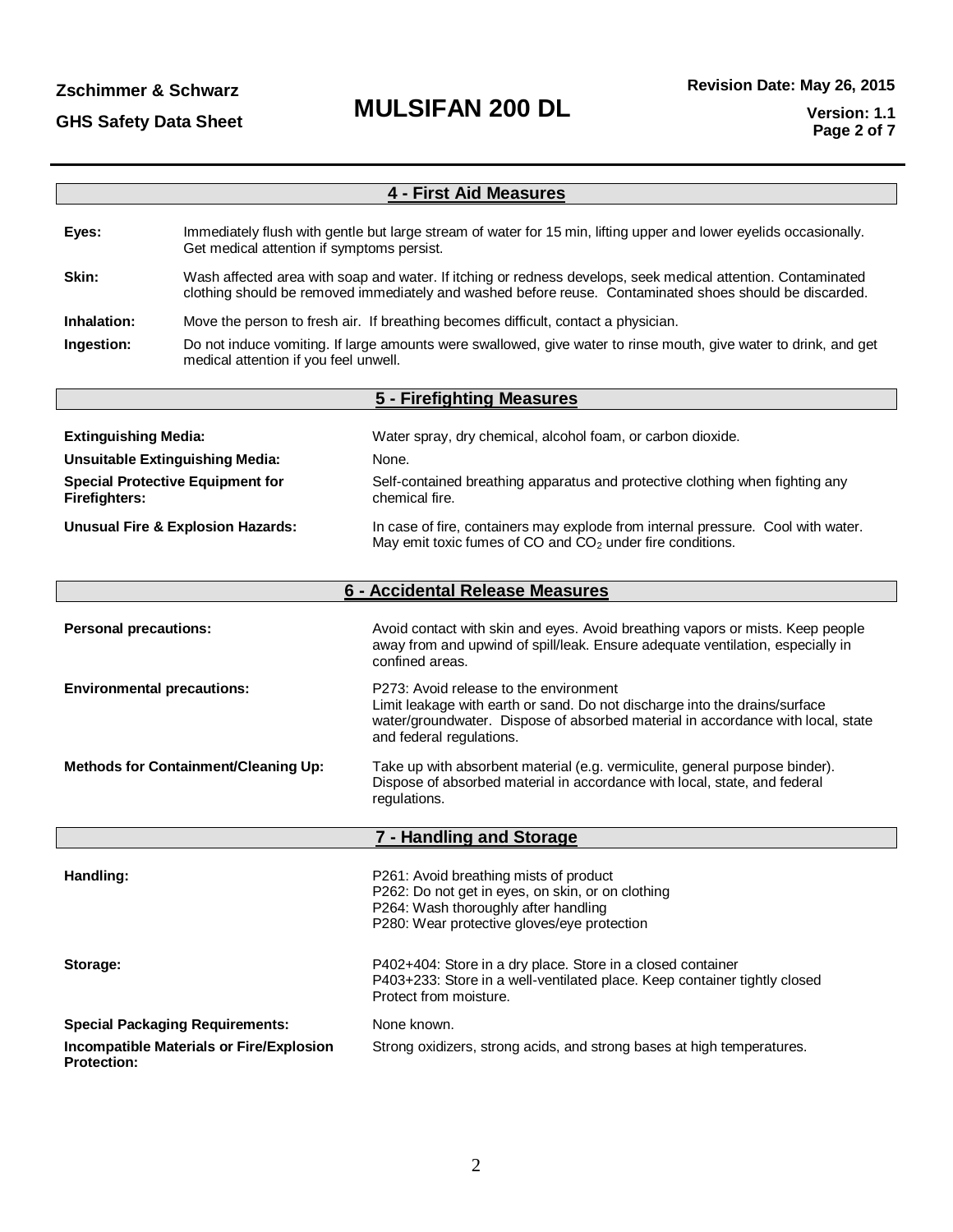### **MULSIFAN 200 DL** GHS Safety Data Sheet **MULSIFAN 200 DL** Version: 1.1<br>Page 3.of 7

| 8 - Exposure Controls/Personal Protection |                                             |                                                                                |                                        |              |  |  |  |  |
|-------------------------------------------|---------------------------------------------|--------------------------------------------------------------------------------|----------------------------------------|--------------|--|--|--|--|
|                                           | <b>Personal Protective Equipment (PPE):</b> |                                                                                |                                        |              |  |  |  |  |
| <b>Hand Protection:</b>                   |                                             | Use impervious gloves.                                                         |                                        |              |  |  |  |  |
| <b>Eye Protection:</b>                    |                                             | Wear safety glasses with side shields or full face shield.                     |                                        |              |  |  |  |  |
| <b>Skin Protection:</b>                   |                                             | Wear protective clothing.                                                      |                                        |              |  |  |  |  |
|                                           | <b>Respiratory Protection:</b>              |                                                                                | Recommended if ventilation is limited. |              |  |  |  |  |
| <b>Engineering Measures/Controls:</b>     |                                             |                                                                                |                                        |              |  |  |  |  |
| <b>Ventilation:</b>                       |                                             | Ensure adequate ventilation to maintain product at acceptable airborne levels. |                                        |              |  |  |  |  |
| Other measures:                           |                                             | Eye-wash station.                                                              |                                        |              |  |  |  |  |
| <b>Exposure Limits/Guidelines:</b>        |                                             |                                                                                |                                        |              |  |  |  |  |
| <b>Material</b>                           | CAS#                                        | <b>BASIS</b>                                                                   | <b>TYPE</b>                            | <b>VALUE</b> |  |  |  |  |
| None                                      |                                             |                                                                                |                                        |              |  |  |  |  |

| 9 - Physical and Chemical Properties                  |                                                   |                                                  |                                                  |  |  |
|-------------------------------------------------------|---------------------------------------------------|--------------------------------------------------|--------------------------------------------------|--|--|
| Form and Appearance:                                  | Clear, colorless to pale yellow<br>liquid at melt | Odor:                                            | Fatty                                            |  |  |
| pH:                                                   | $~1$ - 6.5 $\omega$ 5%                            | <b>Odor Threshold:</b>                           | N/D                                              |  |  |
| <b>Boiling Point:</b>                                 | N/D                                               | <b>Melting/Freezing point:</b>                   | $< 75^{\circ}$ F (23.9 $^{\circ}$ C) (titer pt.) |  |  |
| <b>Vapor Pressure:</b>                                | $< 0.01$ mmHg @ 20 $^{\circ}$ C                   | Vapor Density (Air=1):                           | N/D                                              |  |  |
| <b>Flash Point:</b>                                   | $>$ 455°F (235°C) (COC) (lit.)                    | <b>Evaporation Rate:</b>                         | N/D                                              |  |  |
| UEL:                                                  | N/A                                               | LEL:                                             | N/A                                              |  |  |
| <b>Viscosity:</b>                                     | N/D                                               | <b>Solubility in Water:</b>                      | Dispersible                                      |  |  |
| <b>Octanol/Water Partition</b><br><b>Coefficient:</b> | N/D                                               | <b>Specific Gravity/</b><br><b>Bulk Density:</b> | $\sim 0.96$ @ 25°C                               |  |  |
| Auto-ignition temperature:                            | N/A                                               | <b>Decomposition</b><br>Temperature:             | N/D                                              |  |  |
| <b>Volatile content:</b>                              | $< 1.0\%$                                         | <b>VOC Data:</b>                                 | N/D                                              |  |  |

### **10 - Stability and Reactivity**

| <b>Chemical Stability:</b>               | Product is stable under ordinary conditions of use and storage.                                               |
|------------------------------------------|---------------------------------------------------------------------------------------------------------------|
| <b>Hazardous Polymerization:</b>         | Will not occur.                                                                                               |
| <b>Conditions to Avoid:</b>              | Exposure to moist air or water.                                                                               |
| Incompatible Materials:                  | Strong oxidizers, strong acids, and strong bases at high temperatures.                                        |
| <b>Hazardous Decomposition Products:</b> | Extremely high temperatures may produce $CO_{x}$ ; thermal decomposition may<br>produce irritating aldehydes. |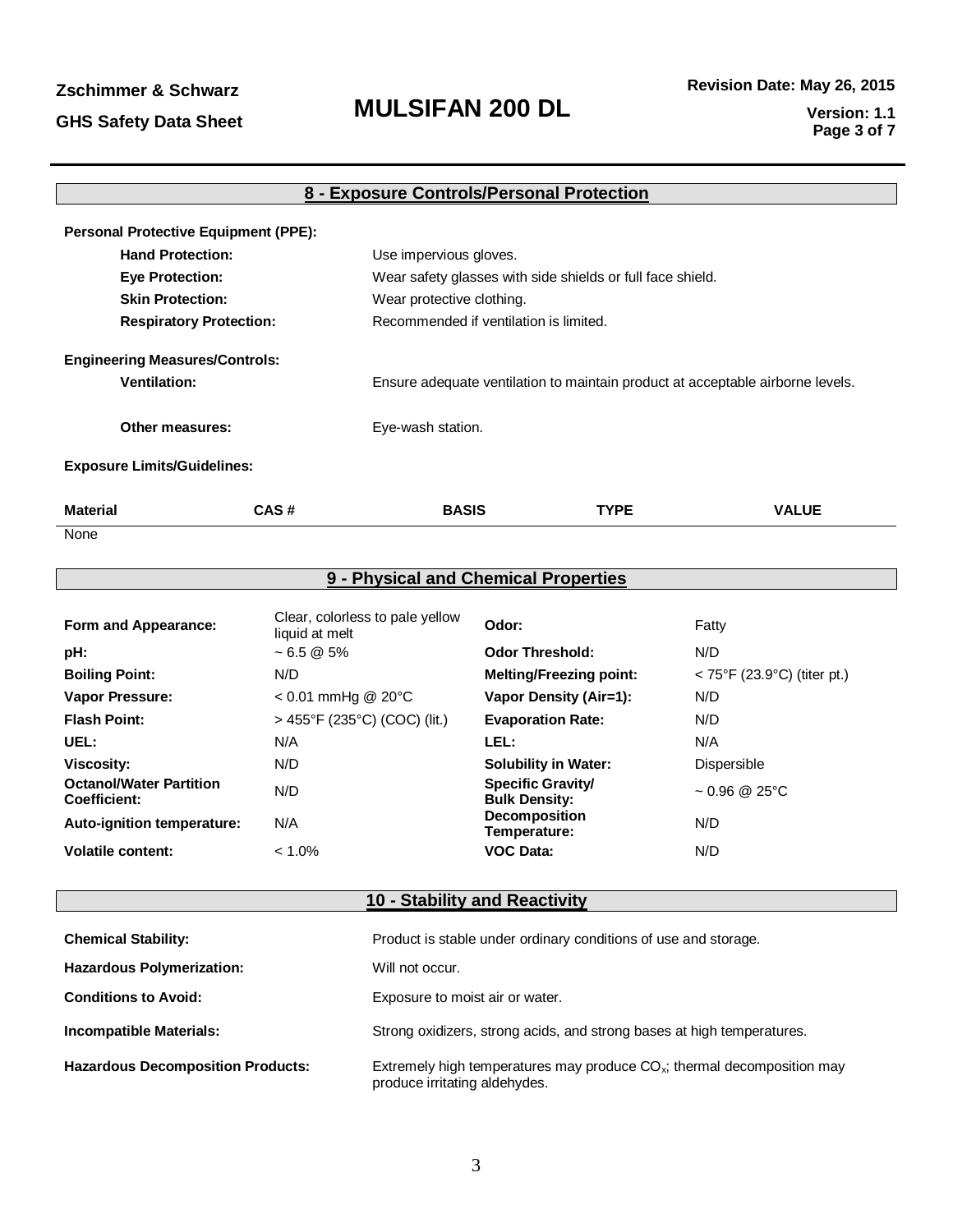## **MULSIFAN 200 DL**

|                | 11 - Toxicological Information                                                                                                         |                                                                                                                                                                                                        |                                                                                                                                     |  |  |  |  |
|----------------|----------------------------------------------------------------------------------------------------------------------------------------|--------------------------------------------------------------------------------------------------------------------------------------------------------------------------------------------------------|-------------------------------------------------------------------------------------------------------------------------------------|--|--|--|--|
|                |                                                                                                                                        |                                                                                                                                                                                                        |                                                                                                                                     |  |  |  |  |
|                |                                                                                                                                        |                                                                                                                                                                                                        |                                                                                                                                     |  |  |  |  |
|                |                                                                                                                                        |                                                                                                                                                                                                        |                                                                                                                                     |  |  |  |  |
|                |                                                                                                                                        |                                                                                                                                                                                                        | <b>Comments:</b>                                                                                                                    |  |  |  |  |
|                |                                                                                                                                        |                                                                                                                                                                                                        |                                                                                                                                     |  |  |  |  |
|                |                                                                                                                                        |                                                                                                                                                                                                        |                                                                                                                                     |  |  |  |  |
|                |                                                                                                                                        |                                                                                                                                                                                                        |                                                                                                                                     |  |  |  |  |
|                |                                                                                                                                        |                                                                                                                                                                                                        |                                                                                                                                     |  |  |  |  |
|                |                                                                                                                                        |                                                                                                                                                                                                        | <b>Comments:</b>                                                                                                                    |  |  |  |  |
|                |                                                                                                                                        |                                                                                                                                                                                                        |                                                                                                                                     |  |  |  |  |
| Rabbit         | Non-irritating                                                                                                                         |                                                                                                                                                                                                        |                                                                                                                                     |  |  |  |  |
|                |                                                                                                                                        |                                                                                                                                                                                                        |                                                                                                                                     |  |  |  |  |
|                |                                                                                                                                        |                                                                                                                                                                                                        |                                                                                                                                     |  |  |  |  |
|                |                                                                                                                                        |                                                                                                                                                                                                        |                                                                                                                                     |  |  |  |  |
|                |                                                                                                                                        |                                                                                                                                                                                                        | <b>Comments:</b>                                                                                                                    |  |  |  |  |
|                |                                                                                                                                        |                                                                                                                                                                                                        |                                                                                                                                     |  |  |  |  |
|                |                                                                                                                                        |                                                                                                                                                                                                        |                                                                                                                                     |  |  |  |  |
|                |                                                                                                                                        |                                                                                                                                                                                                        | <b>Comments:</b>                                                                                                                    |  |  |  |  |
|                |                                                                                                                                        |                                                                                                                                                                                                        | $\blacksquare$                                                                                                                      |  |  |  |  |
|                |                                                                                                                                        |                                                                                                                                                                                                        |                                                                                                                                     |  |  |  |  |
|                |                                                                                                                                        |                                                                                                                                                                                                        |                                                                                                                                     |  |  |  |  |
|                |                                                                                                                                        |                                                                                                                                                                                                        |                                                                                                                                     |  |  |  |  |
|                |                                                                                                                                        |                                                                                                                                                                                                        |                                                                                                                                     |  |  |  |  |
| <b>NTP</b>     |                                                                                                                                        |                                                                                                                                                                                                        | <b>OSHA</b>                                                                                                                         |  |  |  |  |
| $\overline{N}$ |                                                                                                                                        |                                                                                                                                                                                                        | No                                                                                                                                  |  |  |  |  |
|                |                                                                                                                                        |                                                                                                                                                                                                        |                                                                                                                                     |  |  |  |  |
|                |                                                                                                                                        |                                                                                                                                                                                                        |                                                                                                                                     |  |  |  |  |
|                |                                                                                                                                        |                                                                                                                                                                                                        |                                                                                                                                     |  |  |  |  |
|                |                                                                                                                                        |                                                                                                                                                                                                        |                                                                                                                                     |  |  |  |  |
|                |                                                                                                                                        |                                                                                                                                                                                                        |                                                                                                                                     |  |  |  |  |
|                | <b>Principle Routes of Exposure:</b><br>Test type:<br>LD50<br><b>Species:</b><br>Rabbit<br><b>Species:</b><br>Human<br><b>Species:</b> | <b>Species:</b><br>Rat<br><b>Results:</b><br>Non-irritating<br><b>Results:</b><br><b>Specific Target Organ Toxicity - Single Exposure</b><br><b>Results:</b><br><b>NDA</b><br><b>NDA</b><br><b>NDA</b> | Eye contact, skin contact, ingestion, inhalation (mist).<br><b>Results:</b><br>>5000 mg/kg<br>Not sensitizing<br><b>ACGIH</b><br>No |  |  |  |  |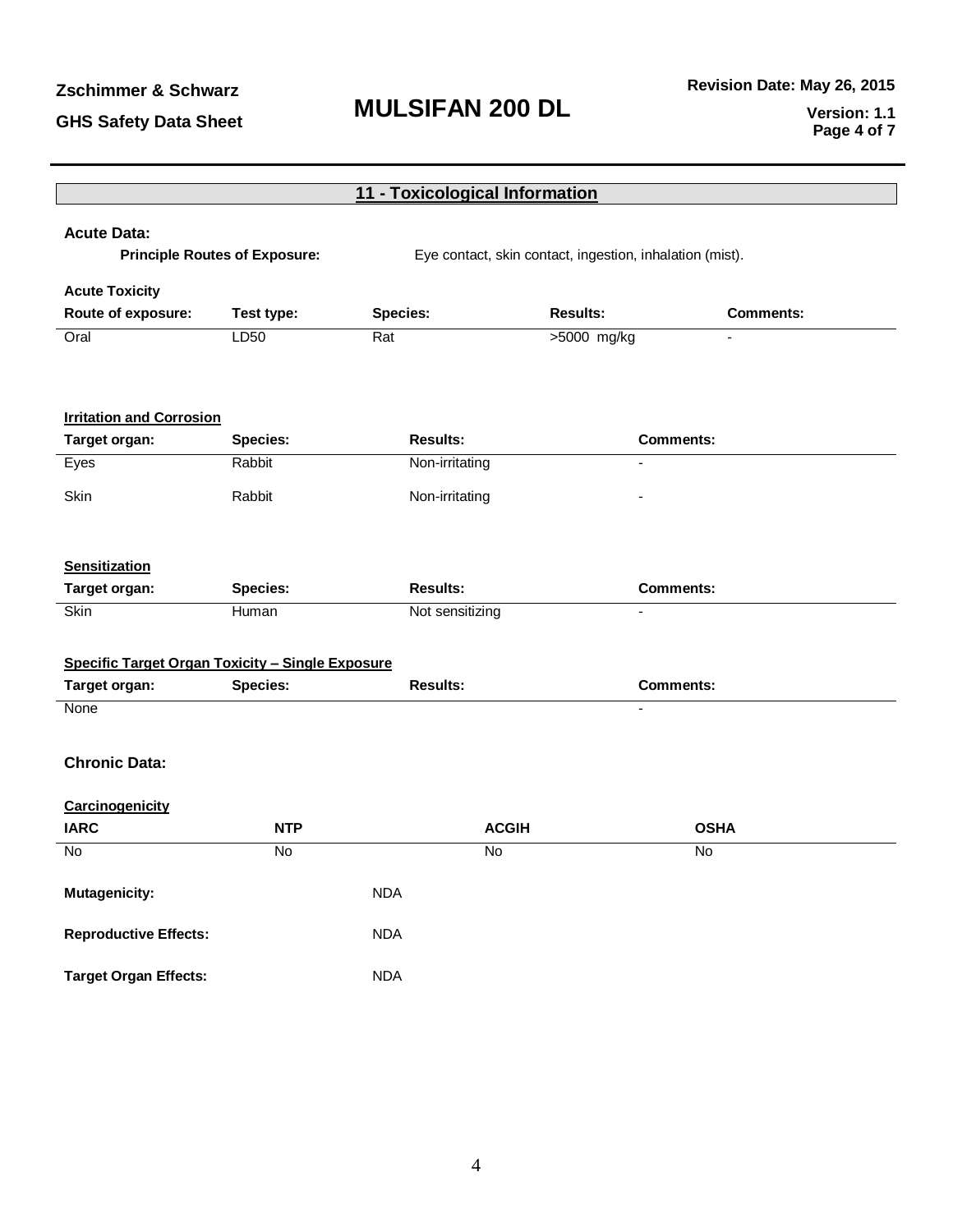| 12 - Ecological Information                      |            |                                                                |                 |                                                                                 |  |  |  |
|--------------------------------------------------|------------|----------------------------------------------------------------|-----------------|---------------------------------------------------------------------------------|--|--|--|
| <b>Acute Aquatic Toxicity</b><br><b>Species:</b> | Test type: | <b>Exposure time:</b>                                          | <b>Results:</b> | Comments:                                                                       |  |  |  |
|                                                  |            |                                                                |                 |                                                                                 |  |  |  |
| <b>NDA</b>                                       |            |                                                                |                 | Not toxicity expected                                                           |  |  |  |
| <b>Environmental Fate</b>                        |            |                                                                |                 |                                                                                 |  |  |  |
| <b>Persistence/Degradability:</b>                |            | Product is moderately biodegradable.                           |                 |                                                                                 |  |  |  |
| COD/BOD5:                                        |            | <b>NDA</b>                                                     |                 |                                                                                 |  |  |  |
| <b>Bioaccumulation Potential:</b>                |            | No bioaccumulation is expected.                                |                 |                                                                                 |  |  |  |
| <b>Mobility in Soil:</b>                         |            | <b>NDA</b>                                                     |                 |                                                                                 |  |  |  |
| <b>Other Adverse Effects:</b>                    |            | <b>NDA</b>                                                     |                 |                                                                                 |  |  |  |
|                                                  |            |                                                                |                 |                                                                                 |  |  |  |
|                                                  |            | 13 - Disposal Considerations                                   |                 |                                                                                 |  |  |  |
| Product:                                         |            |                                                                |                 | Dispose of absorbed material/content and/or container in accordance with local, |  |  |  |
| Packaging:                                       |            | state, federal and/or international regulations.<br><b>NDA</b> |                 |                                                                                 |  |  |  |

**Packaging:** 

5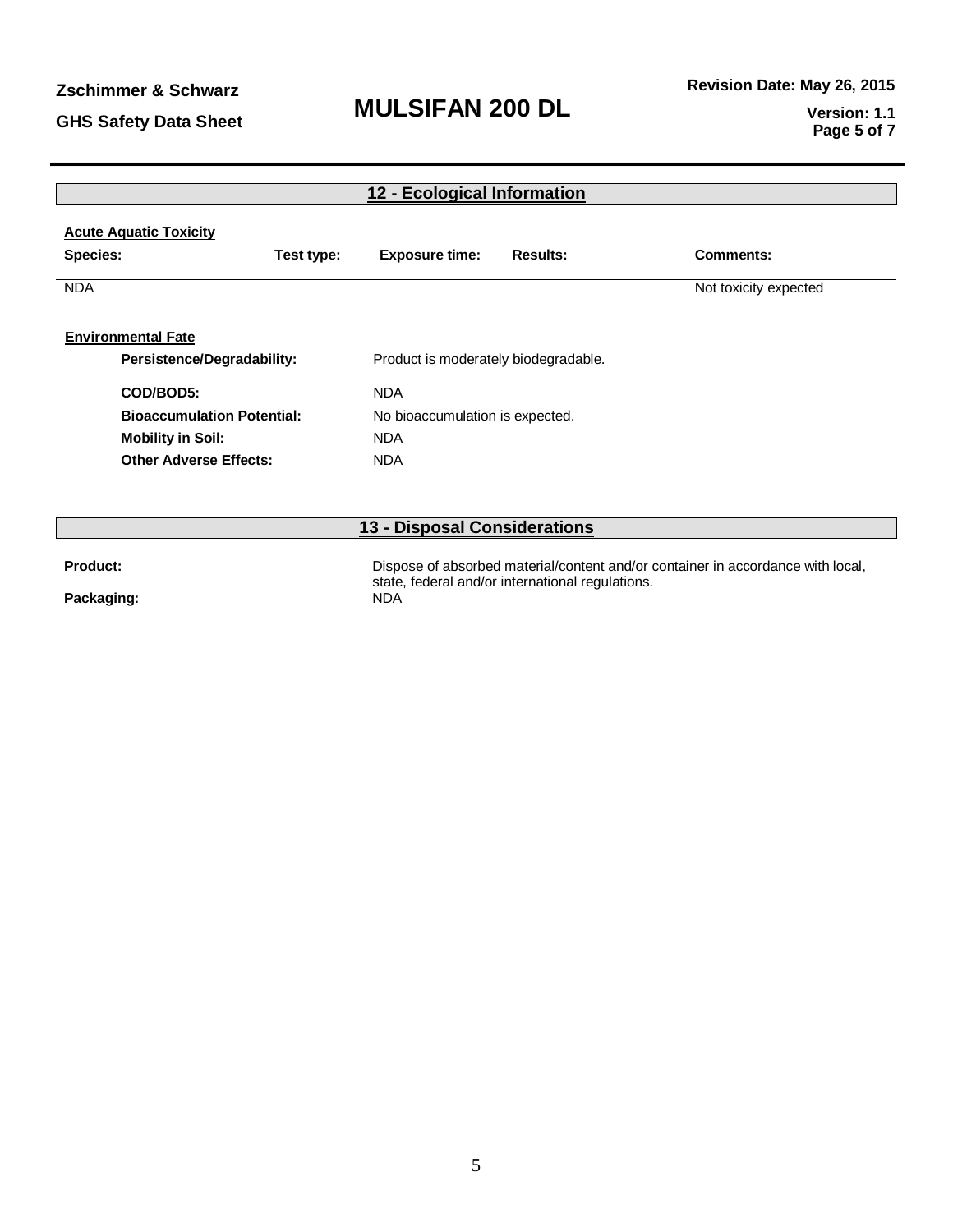## **MULSIFAN 200 DL**

|                                                   | <b>14 - Transport Regulations</b> |
|---------------------------------------------------|-----------------------------------|
|                                                   |                                   |
| <b>US DOT Regulations (Land Transport):</b>       |                                   |
| <b>Proper Shipping Name:</b>                      | Not regulated.                    |
| <b>Hazard Class:</b>                              | Not regulated.                    |
| <b>UN Number:</b>                                 | Not regulated.                    |
| <b>Packing Group:</b>                             | Not regulated.                    |
| <b>Label Required:</b>                            | Not regulated.                    |
| <b>Other Information:</b>                         | Not regulated.                    |
| IATA/ICAO Regulations (Air Transport):            |                                   |
| <b>Proper Shipping Name:</b>                      | Not regulated.                    |
| <b>Hazard Class:</b>                              | Not regulated.                    |
| <b>UN Number:</b>                                 | Not regulated.                    |
| <b>Packing Group:</b>                             | Not regulated.                    |
| <b>Label Required:</b>                            | Not regulated.                    |
| <b>Other Information:</b>                         | Not regulated.                    |
| <b>IMDG/IMO Regulations (Maritime Transport):</b> |                                   |
| <b>Proper Shipping Name:</b>                      | Not regulated.                    |
| <b>Hazard Class:</b>                              | Not regulated.                    |
| <b>UN Number:</b>                                 | Not regulated.                    |
| <b>Packing Group:</b>                             | Not regulated.                    |
| <b>Label Required:</b>                            | Not regulated.                    |
| <b>EMS Number:</b>                                | Not regulated.                    |
| <b>Segregation Groups:</b>                        | Not regulated.                    |
| <b>Marine Pollutant (Y/N):</b>                    | Not regulated.                    |

**Other Information:** Not regulated.